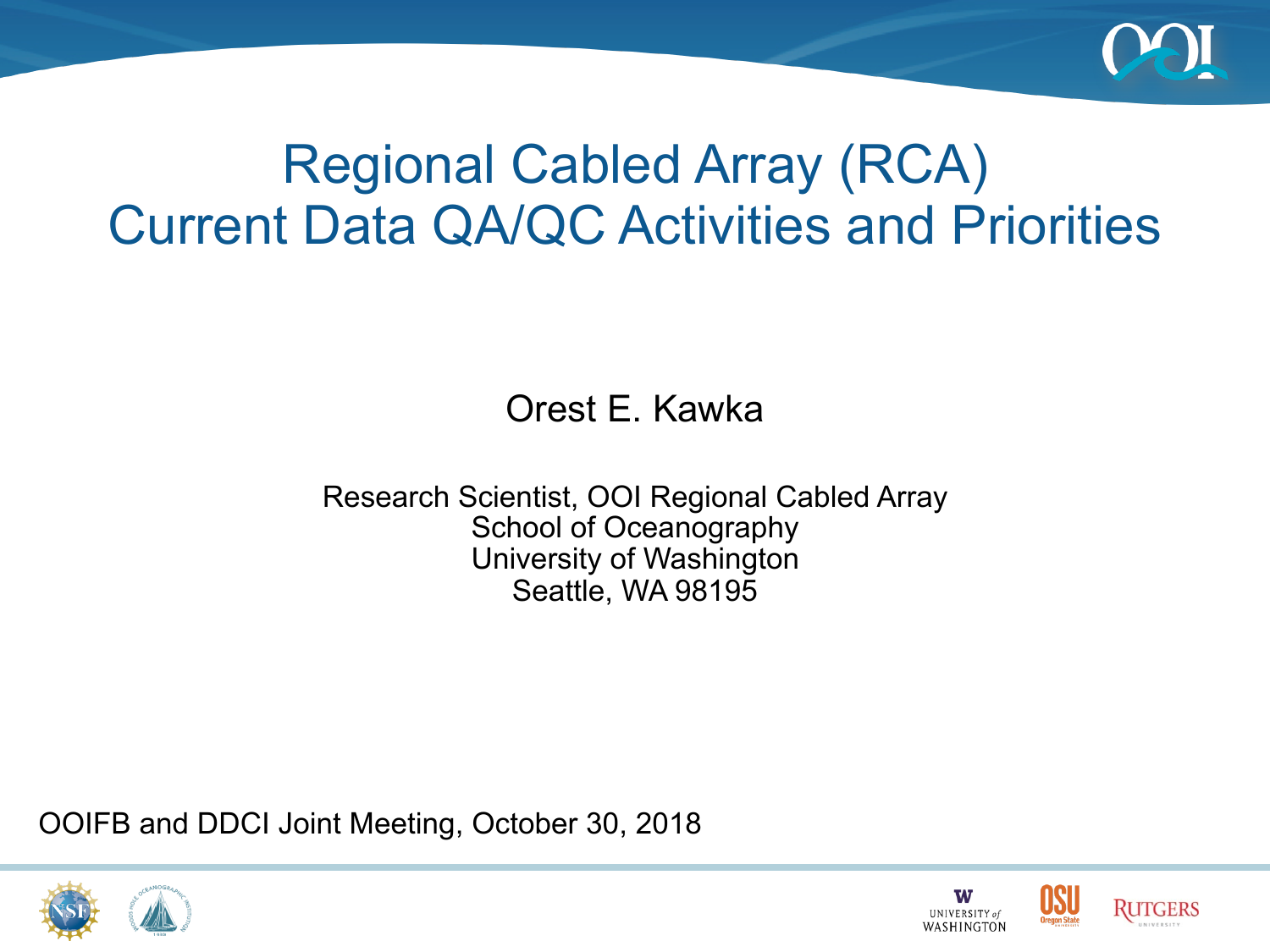

## RCA: Current Data Processes

## • **Instrument Data Ingestion**

- Automatically parsed into CASSANDRA upon arrival at the servers on shore at full temporal resolution. No post-recovery ingestion needed.
	- Investigating issues with Deep Profiler data ingestion
- Raw Data & Core Analytical Products are rsynced to OOI Raw Data Server from OMC repository at UW
- Interruptions in ingestion process require back-filling of gaps using purge & playback from OOI Raw Data Server or Port Agent Logs

## **• Instrument Port Agents and Driver/Parser Servers**

- In OOI 2.0 RCA Team takes over responsibility
	- Six Servers moved from Pittock Bldg (Portland, OR) to 4545 Bldg, UW
	- Servers will eventually move to Shore Station in Pacific City, OR
	- Management hand off pending additional action by CI/Raytheon
	- To be developed: Interface Control Document (ICD)





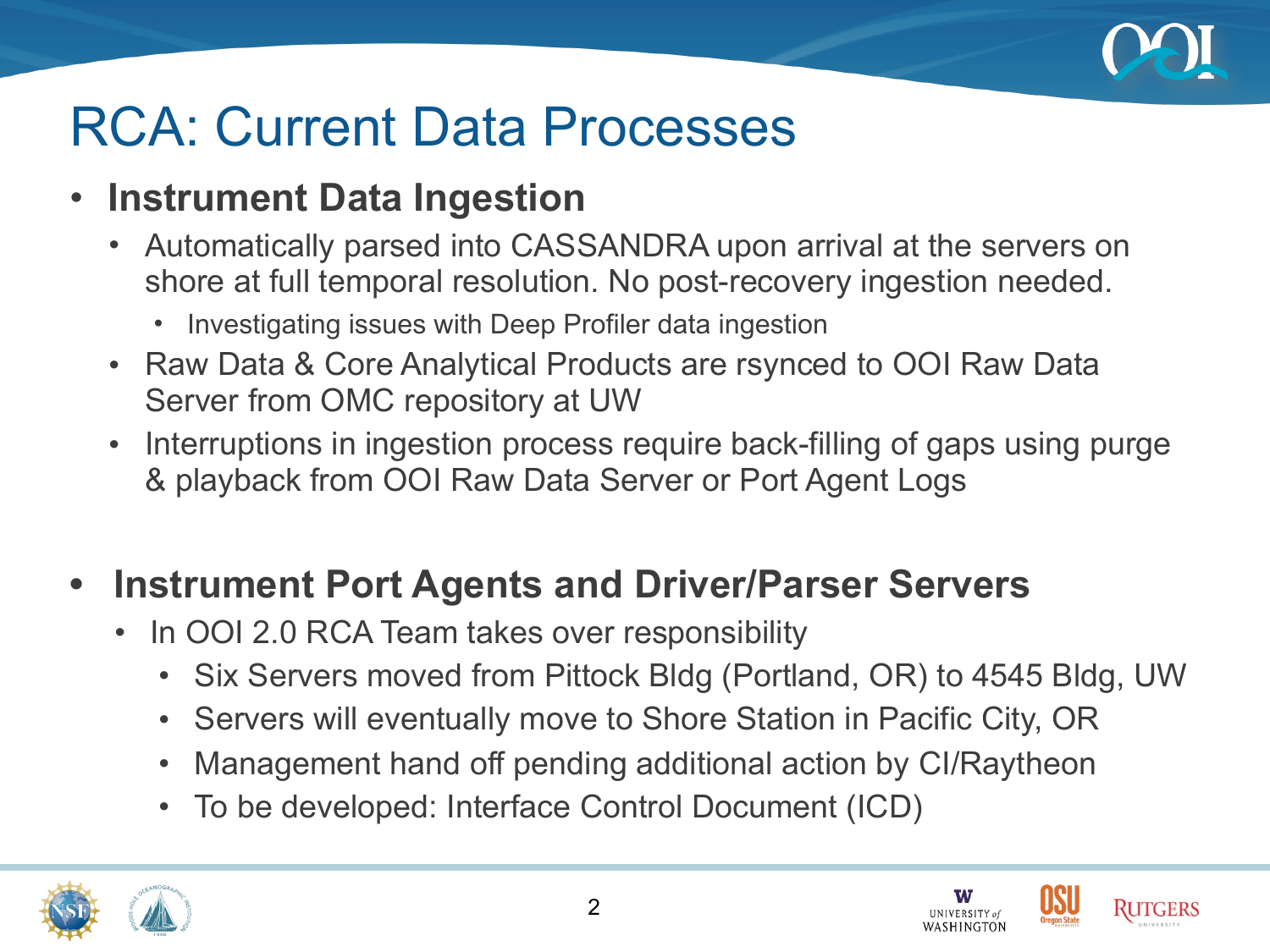

# RCA Data QA/QC Activities

- **• Current Ongoing Priorities**
	- Continuing QA/QC work of 1.0 Rutgers Data Team
		- Working existing Redmine Tickets for ongoing data issues
		- Addressing new data issues as they are identified by internal (UW/APL engineers) and external (HelpDesk, Iris, etc.) monitoring
		- Downstream data QA/QC using field verification data and comparison of colocated instruments
	- Reviewing/updating existing and adding new data annotations
	- Data Algorithm updates as needed to resolve data issues
		- pCO<sub>2</sub> in water correction: Needs final testing and deployment
	- Exploring existing tools and scripts provided by 1.0 Rutgers Data Team
	- Asset Management Updates (Critical Priority)
- **• OOI 2.0 Data QA/QC Plan & Procedures**
	- Updating and improving on 1.0 QA/QC procedures in coordination with OOI PMO and other MIOs





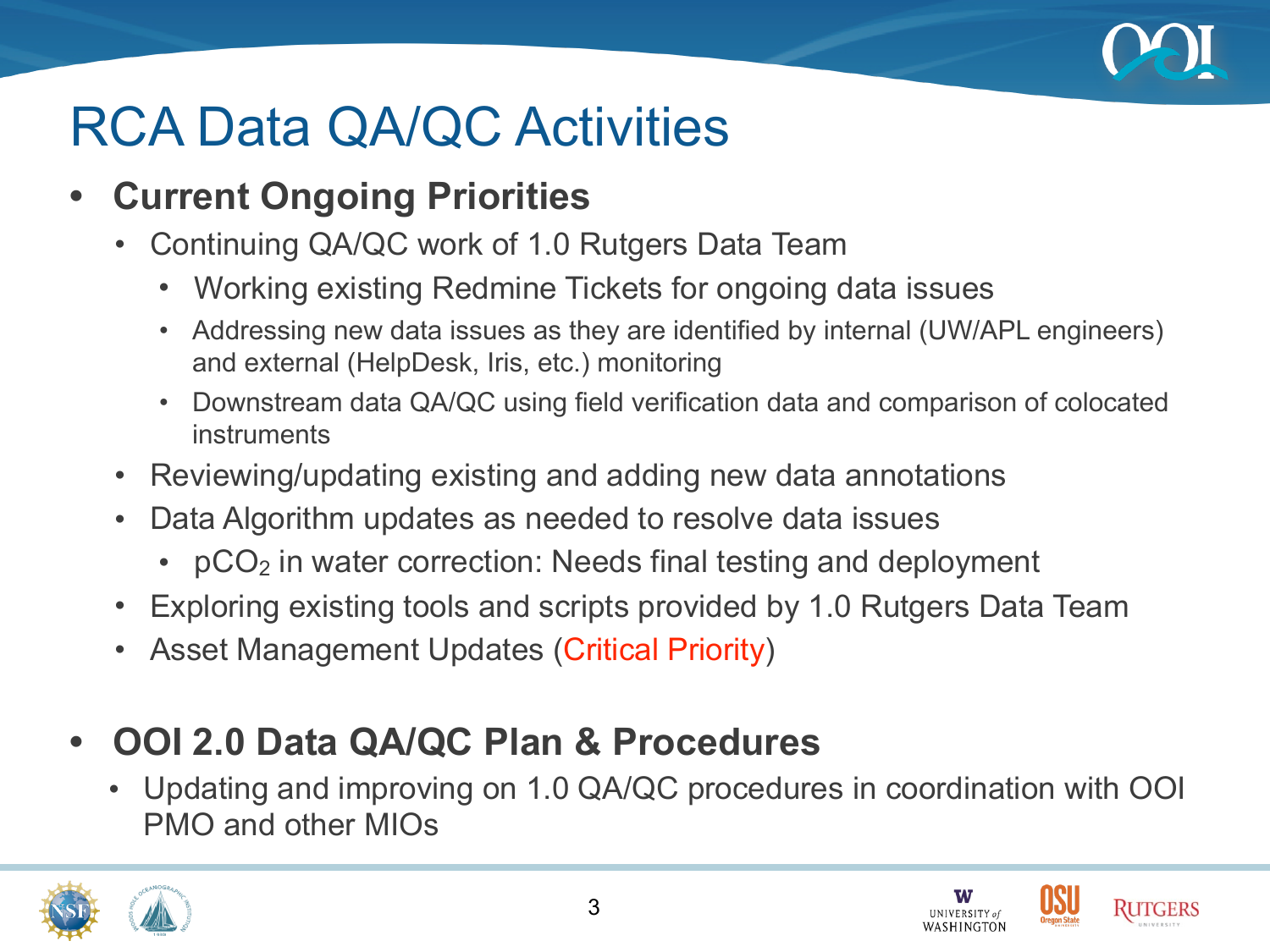

# RCA Data QA/QC Activities

- **Asset Management Uploads**
	- Input into CI system of all metadata associated with OOI infrastructure (e.g. instruments) during refurbishment cycle
	- Continuing established process per MIO responsibilities prior to transition to OOI 2.0
- **New 2.0 Responsibility** Final QC checks of all instrument associated metadata post-upload, including "Critical Metadata"





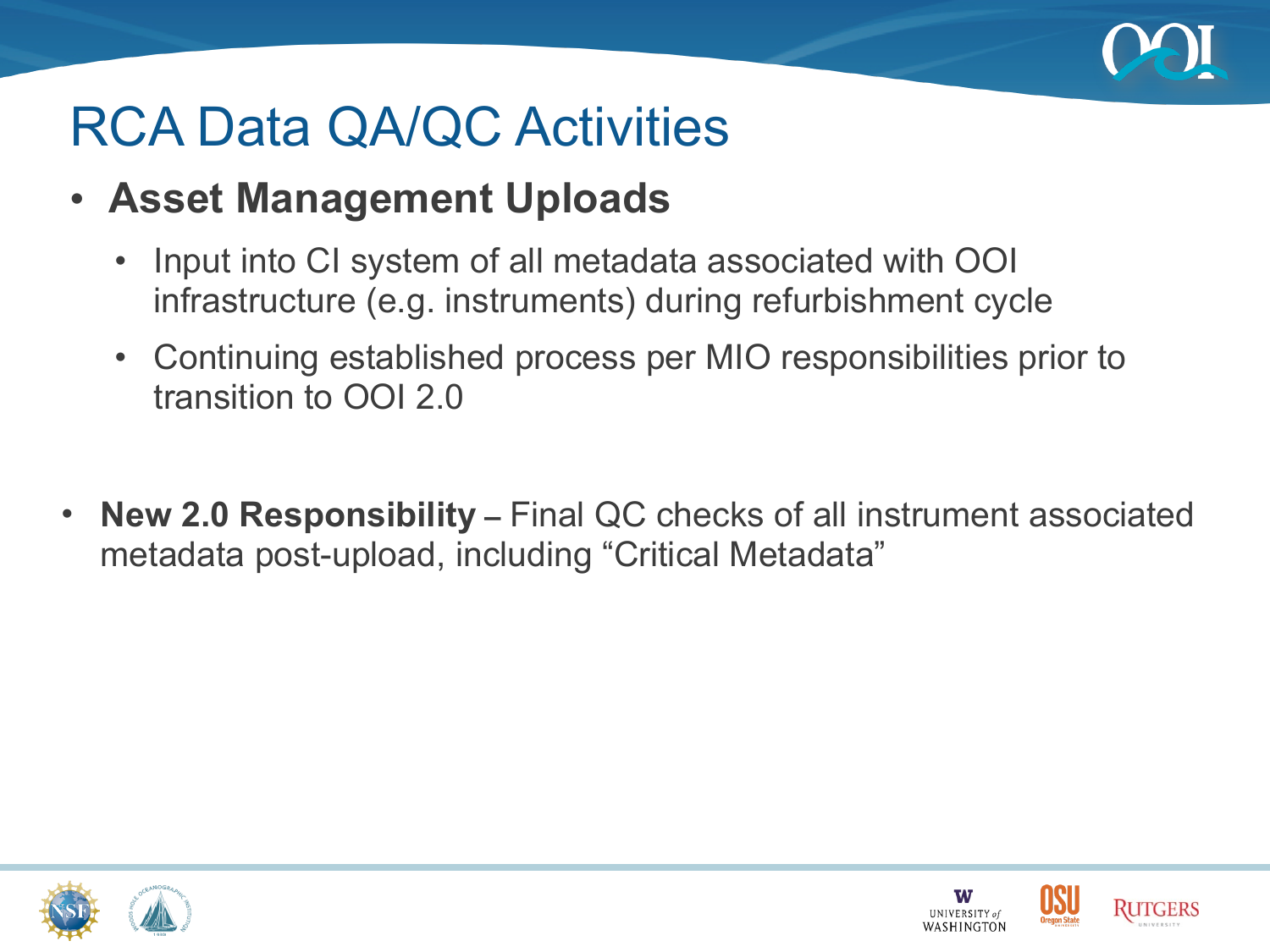

# RCA Data QA/QC Activities

- **"Critical Metadata"**
	- Instrument Calibration Data, e.g. coefficients
	- Instrument Assignments Deployment Sheets: What is where?



• Current High Priority: Check of historical critical metadata prior to 2.0 (2013-2018)



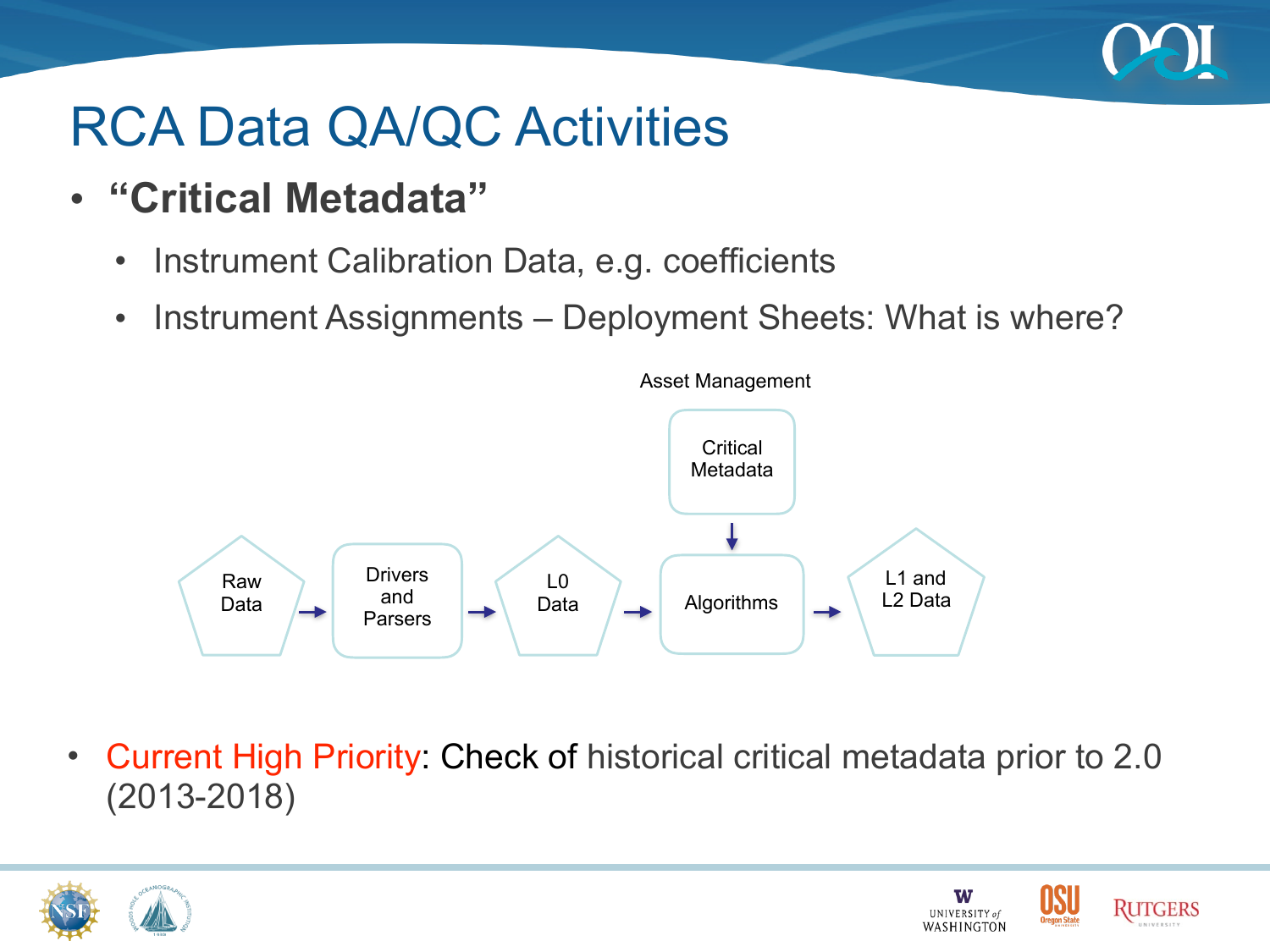#### **Comprehensive End-to-End Instrument and Data QA/QC Quick View**

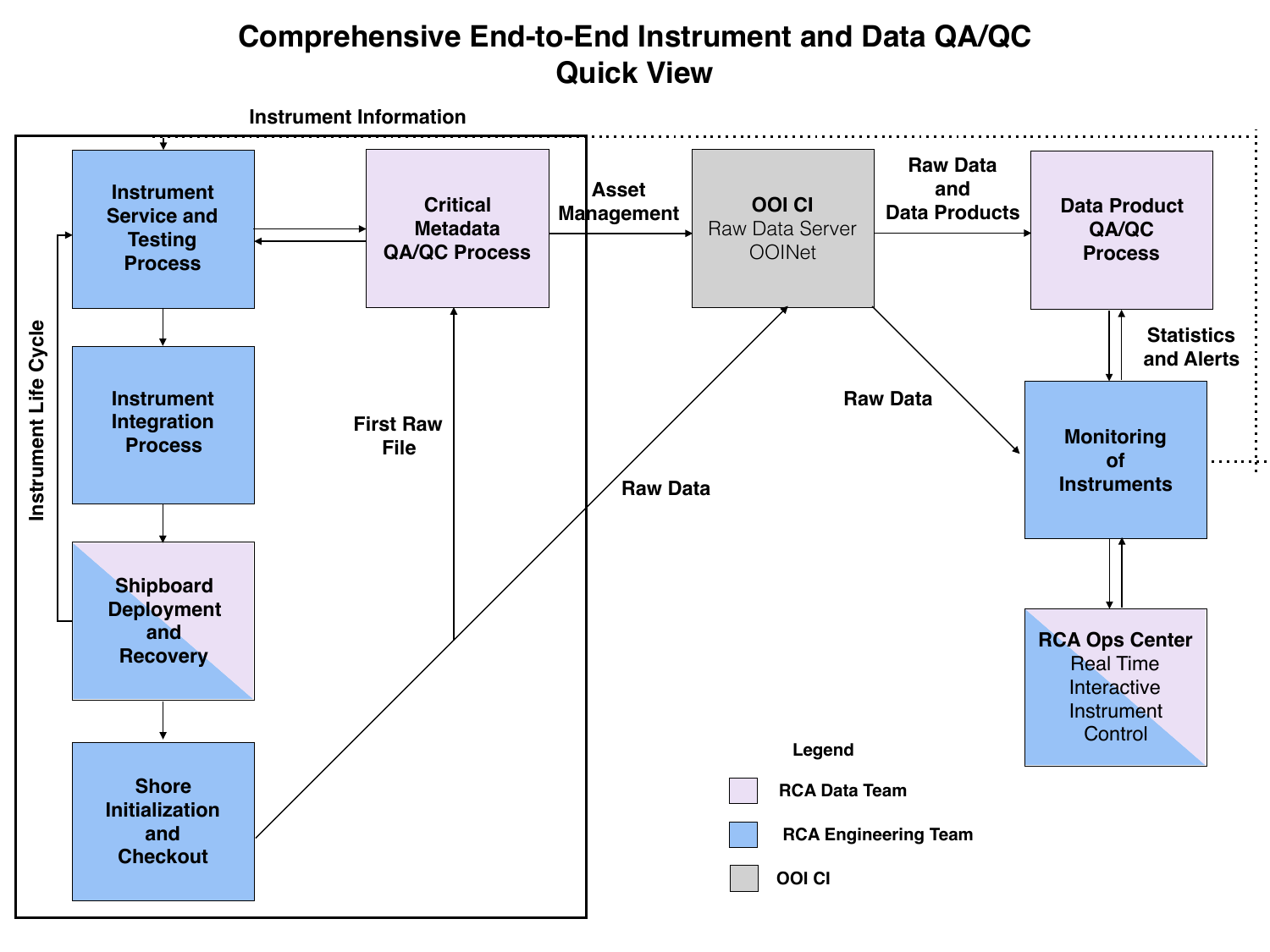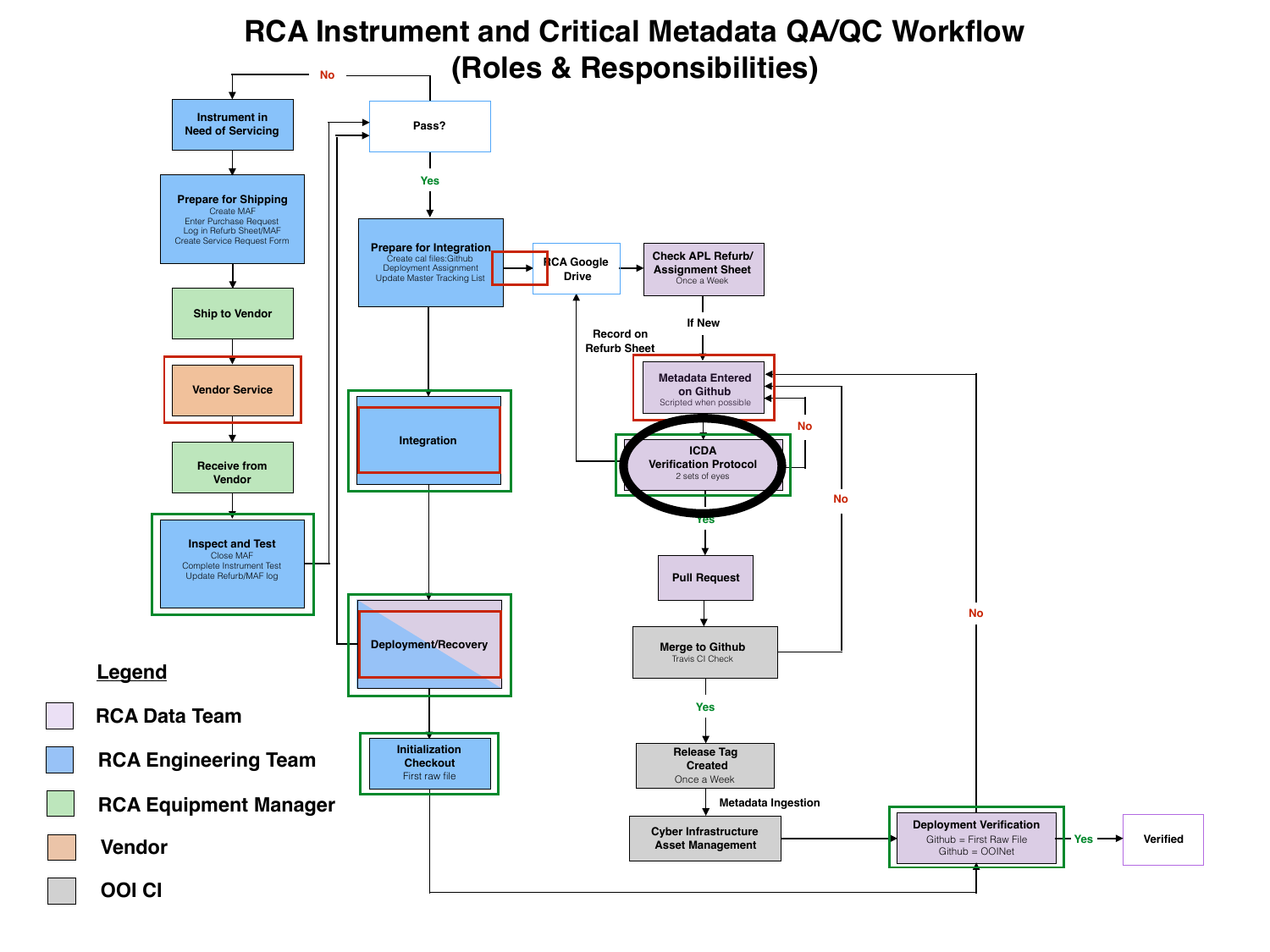

#### **RCA Instrument Calibration Data and Assignment (ICDA) Verification Workflow**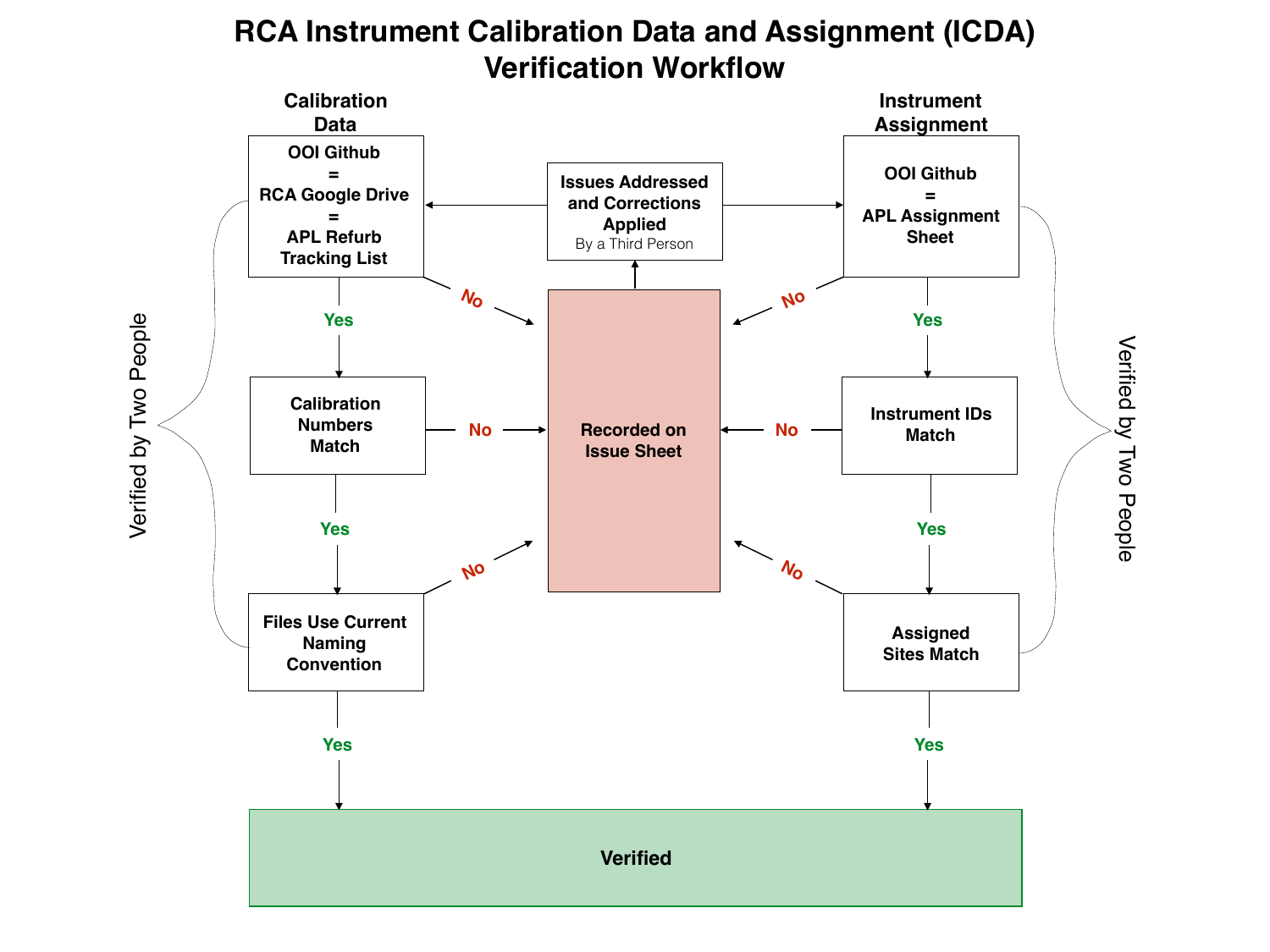

## RCA 2018 Critical Metadata Entry

## **• Calibration sheets:**

- 77 sensor calibration sheets entered on GitHub
	- 663 parameters includes 6,678 floating point (FP) numbers
	- 72% of FP entries are scripted as of 2016

## • **Deployment sheets**:

- 17 deployment sheets updated on GitHub
	- 96 lines with 12 fields each
	- 1152 fields to enter and verify
- 6,678 calibration coefficients + 1152 deployment fields = 7830 potential sources for data product errors downstream….





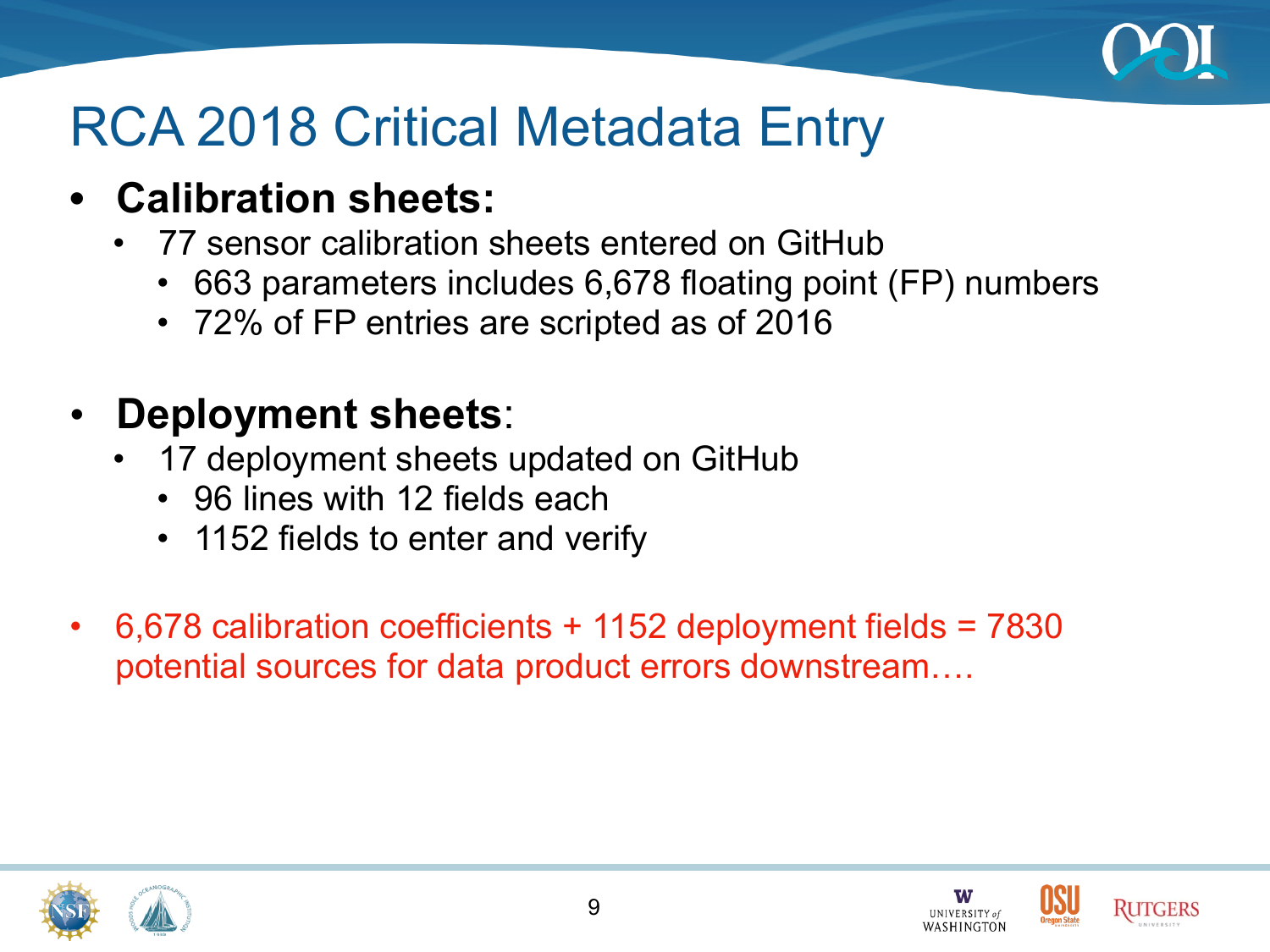

# RCA Historical (2013-2018) Verification

- **• Scope of Issue:**
	- 181 individual instruments with calibrations on GitHub
	- 17 deployment sheets
	- 2013 2018 = 5 years of historical data-critical metadata

7830 fields annually \* 5 years = 39150 historical fields to verify

## **• 10/23/2018 Status**

All deployment sheets - Checked first-pass Calibration data for 68 individual sensors examined

- Missing calibration files: 46
- Calibration coefficient errors: 13
- Calibration coefficient resolution (Seabird): 7

10

• File renaming: 32





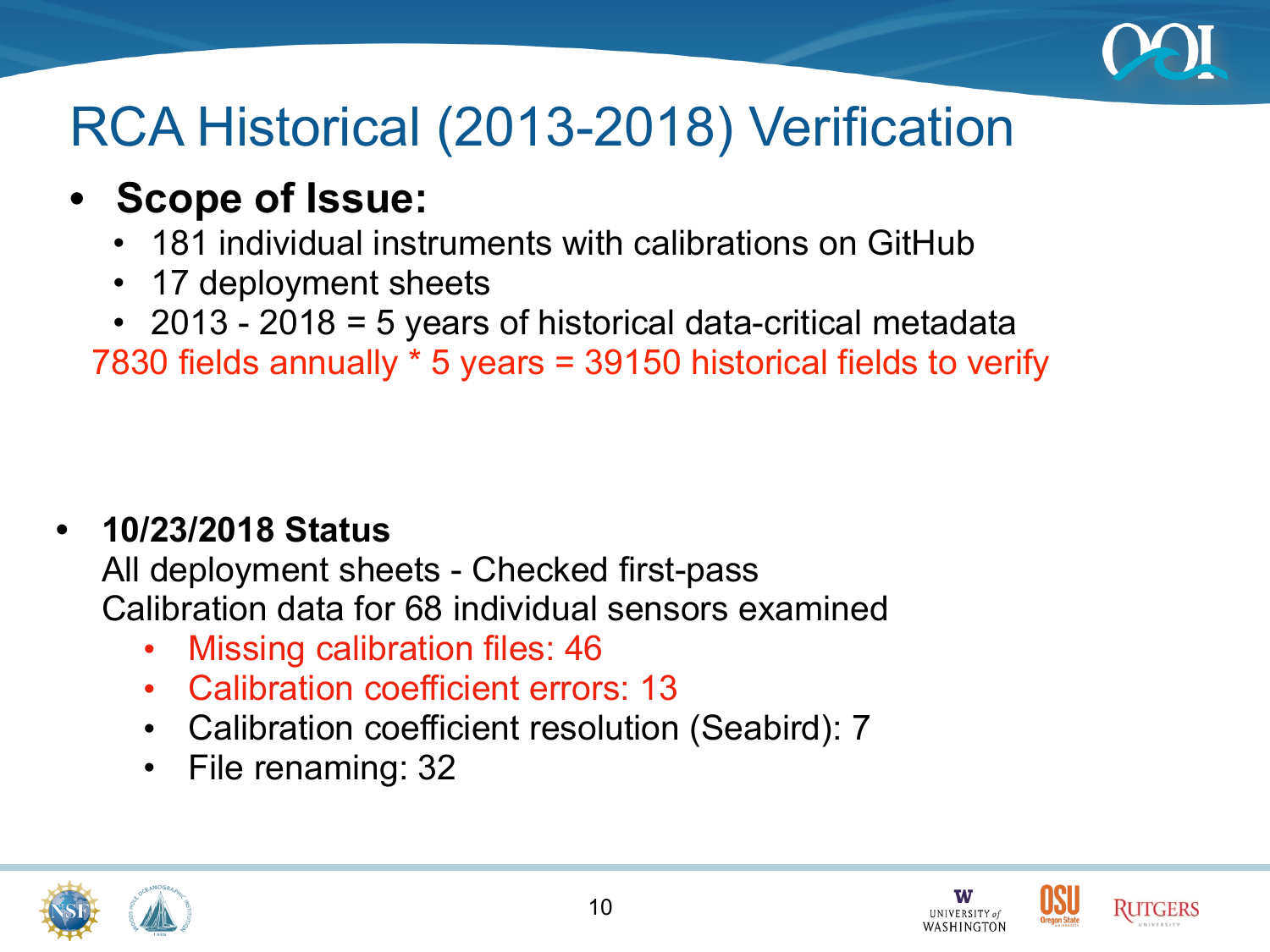

## Sources of Potential Error - Critical Metadata

- **• Calibration Coefficients** 
	- Example: Mis-entry of coefficients/filenames on GitHub
	- Solutions:
		- Scripted entry of calibration coefficients when possible
		- 2i-HITL cross-check of all coefficients on GitHub

### **• Instrument Assignments**

- Example: Sensor mis-assigned
- Solutions:
	- 2i-HITL cross-check of all deployment sheets/cruise info on GitHub
	- Scripted checks of deployment assignment pre-/post-deployment





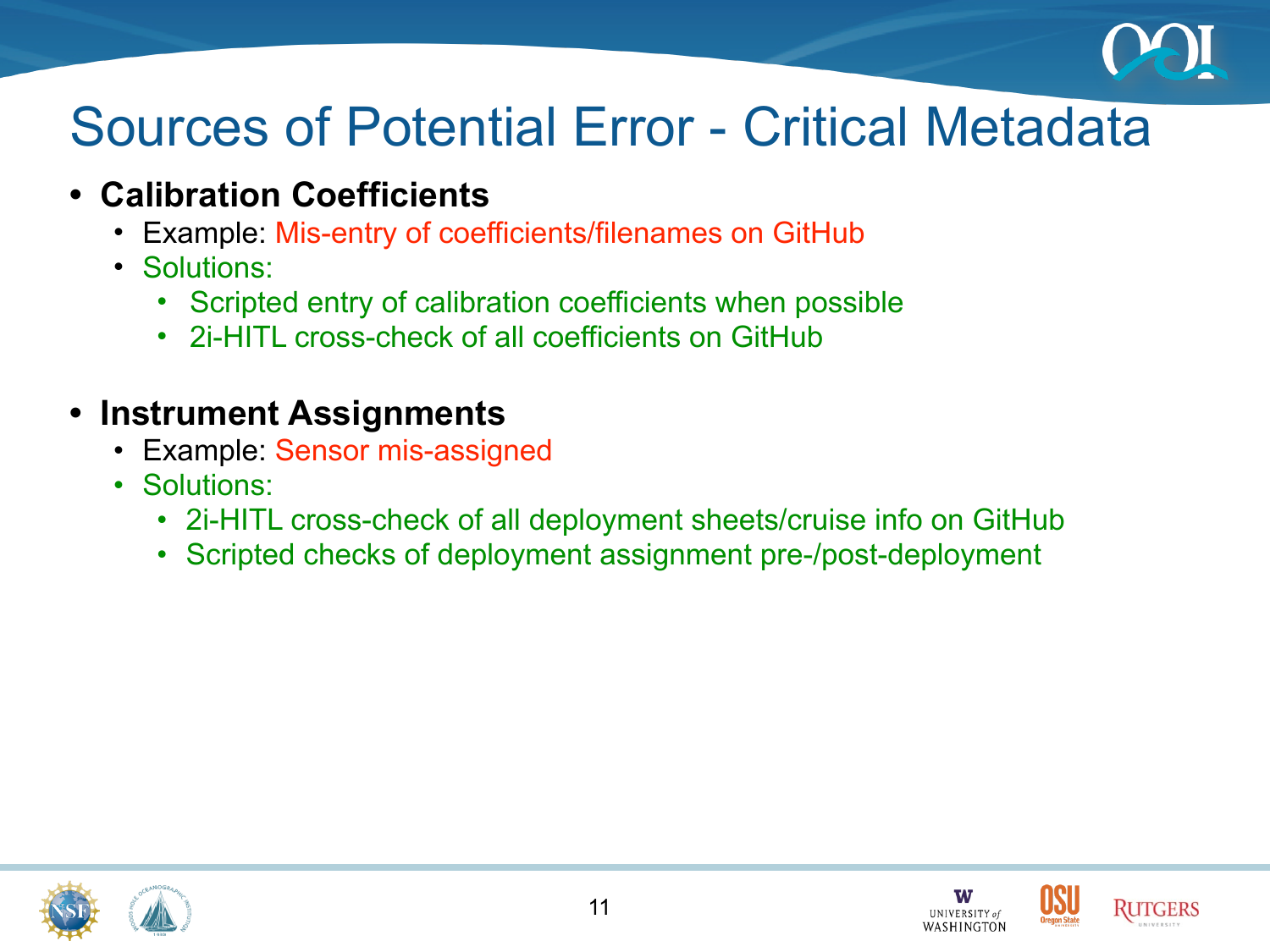

# Sources of Potential Error - Additional

- **• Instrument configuration** 
	- Example: Incorrect configuration (FW vs. SW mode)
	- Solution:

•

• Initialization scripts for each sensor that utilize a database of standardized configurations and commands (in development)

### **• Instrument issues**

- Example: Pump malfunction
- Solution:
	- Monitor current draw to detect changes in running state of sensor
- **• Cyberinfrastructure** 
	- Example: Incorrect algorithm
	- Solution:
		- Compare data products with discrete samples, co-located sensors



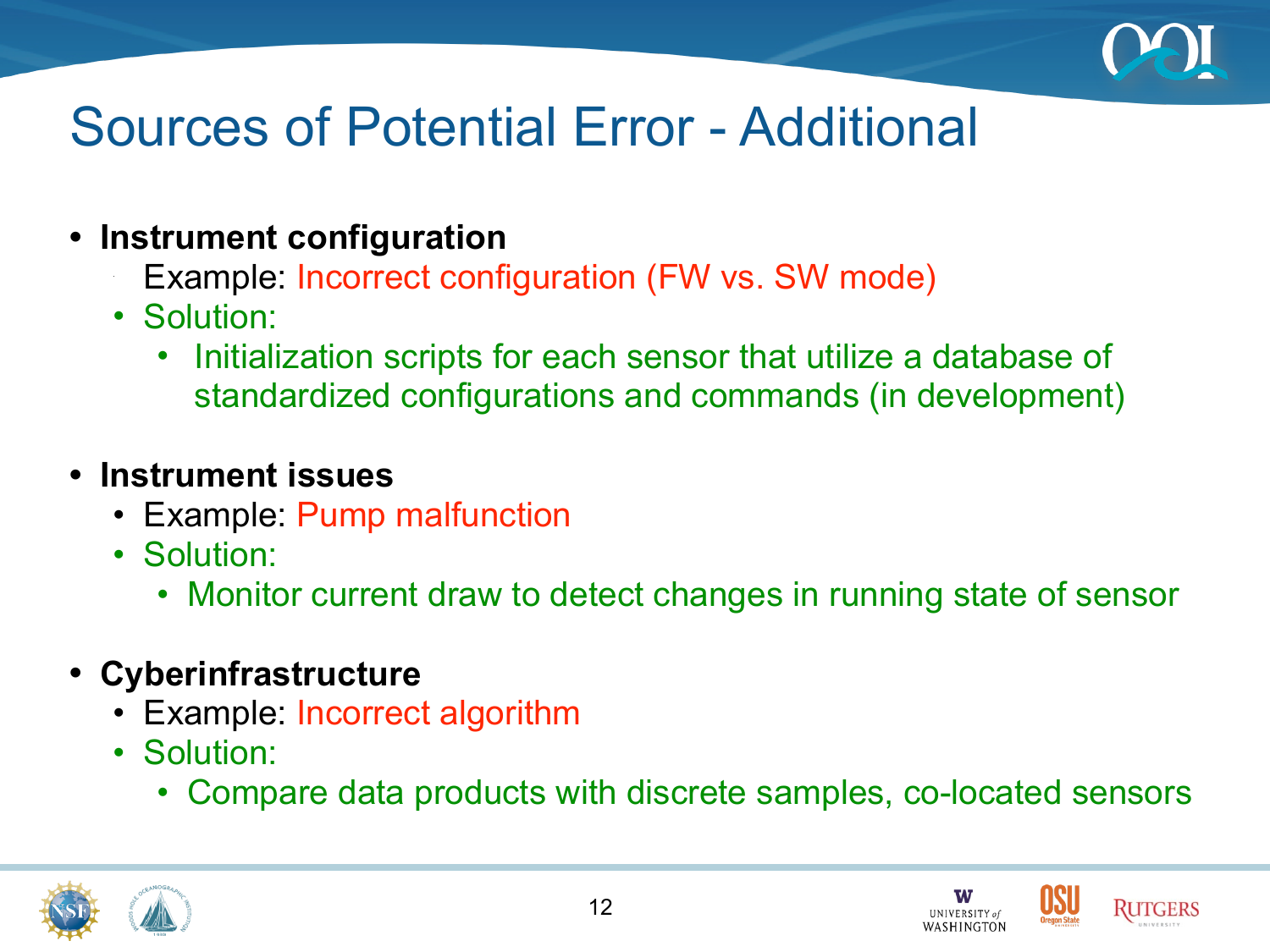#### **Sources of Data Errors: Incorrect Algorithm** pCO2 in Water, 2017 Axial Base, Shallow Profiler